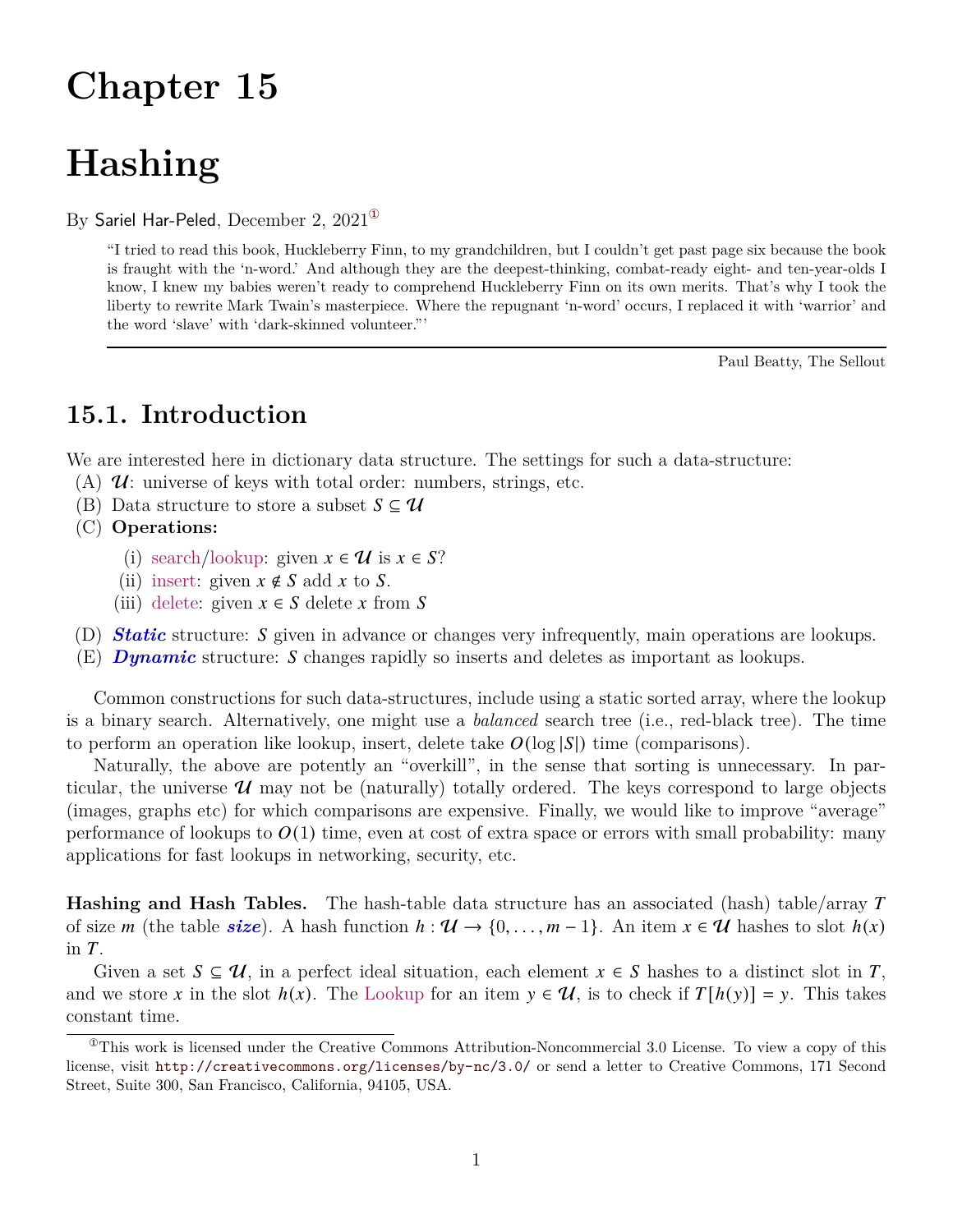

Figure 15.1: Open hashing.

Unfortunately, *collisions* are unavoidable, and several different techniques to handle them. Formally, two items  $x \neq y$  *collide* if  $h(x) = h(y)$ .

A standard technique to handle collisions is to use *chaining* (aka *open hashing*). Here, we handle collisions as follows:

- (A) For each slot *i* store all items hashed to slot *i* in a linked list.  $T[i]$  points to the linked list.
- (B) Lookup: to find if  $y \in \mathcal{U}$  is in T, check the linked list at  $T[h(y)]$ . Time proportion to size of linked list.

Other techniques for handling collisions include associating a list of locations where an element can be (in certain order), and check these locations in this order. Another useful technique is *cuckoo hashing* which we will discuss later on: Every value has two possible locations. When inserting, insert in one of the locations, otherwise, kick out the stored value to its other location. Repeat till stable. if no stability then rebuild table.

The relevant questions when designing a hashing scheme, include:

- (I) Does hashing give  $O(1)$  time per operation for dictionaries?
- (II) Complexity of evaluating  $h$  on a given element?
- (III) Relative sizes of the universe  $\mathcal U$  and the set to be stored S.
- $(IV)$  Size of table relative to size of S.
- (V) Worst-case vs average-case vs randomized (expected) time?
- $(VI)$  How do we choose  $h$ ?

The *load factor* of the array T is the ratio  $n/m$  where  $n = |S|$  is the number of elements being stored, and  $m = |T|$  is the size of the array being used. Typically  $n/m$  is a small constant smaller than 1.

**What we want?** We would like a hashing function, such that it can be computed in constant time, and the number of elements that get mapped to the same entry in the hash table is the load factor.

All hashing functions are bad. Sometime. In the following, we assume that  $\mathcal{U}$  (the universe the keys are taken from) is large – specifically,  $N = |\mathcal{U}| \gg m^2$ , where m is the size of the table. Consider a hash function  $h: \mathcal{U} \to \{0, \ldots, m-1\}$ . If hash N items to the *m* slots, then by the pigeon hole principle, there is some  $i \in \{0, \ldots, m-1\}$  such that  $N/m \ge m$  elements of  $\mathcal U$  get hashed to i. In particular, this implies that there is set  $S \subseteq \mathcal{U}$ , where  $|S| = m$  such that all of S hashes to same slot. Oops.

Namely, for every hash function there is a *bad set* with many collisions.

**Randomization.** The more natural approach to remedy the above is to use a random hash function. Here, we are assuming an oblivious model, where the set of elements being stored is picked without knowing the randomization.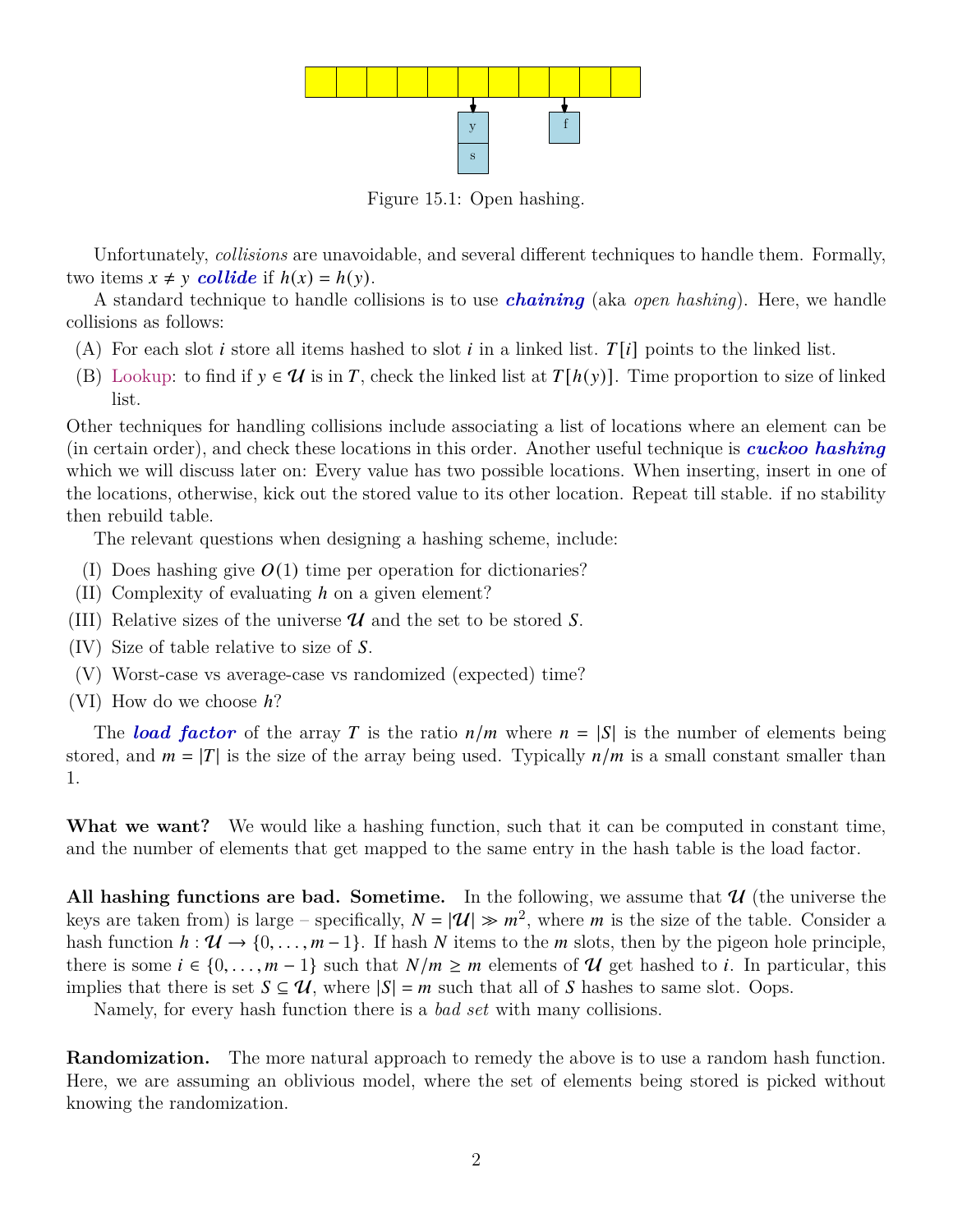**Observation 15.1.1.** Let H be the set of all functions from  $\mathcal{U} = \{1, \ldots, U\}$  to  $\{1, \ldots, m\}$ . The number of functions in  $H$  is  $m^U$ . As such, specifying a function in  $H$  would require  $\log_2 |H| = O(U \log m)$ .

As such, picking a truely random hash function requires many random bits, and furthermore, it is not even clear how to evaluate it efficiently (which is the whole point of hashing).

**Picking a hash function.** Picking a good hash function in practice is a dark art involving many non-trivial considerations and ideas. For parameters  $N = |\mathcal{U}|$ ,  $m = |T|$ , and  $n = |S|$ , we require the following:

- (A) H is a *family* of hash functions: each function  $h \in \mathcal{H}$  should be efficient to evaluate (that is, to compute  $h(x)$ ).
- (B) h is chosen *randomly* from  $H$  (typically uniformly at random). Implicitly assumes that H allows an efficient sampling.
- (C) Require that for any *fixed* set  $S \subseteq \mathcal{U}$ , of size m, the expected number of collisions for a function chosen from  $H$  should be "small". Here the expectation is over the randomness in choice of  $h$ .

## **15.2. Universal Hashing**

We would like the hash function to have the following property – For any element  $x \in \mathcal{U}$ , and a random  $h \in \mathcal{H}$ , then  $h(x)$  should have a uniform distribution. That is  $Pr[h(x) = i] = 1/m$ , for every  $0 \le i \le m$ . A somewhat stronger property is that for any two distinct elements  $x, y \in \mathcal{U}$ , for a random  $h \in \mathcal{H}$ , the probability of a collision between x and y should be at most  $1/m$ .

<span id="page-2-0"></span>Definition 15.2.1. A family H of hash functions is 2*-universal* if for all distinct  $x, y \in \mathcal{U}$ , we have  $\mathbb{P}[h(x) = h(y)] \leq 1/m.$ 

Applying a 2-universal family hash function to a set of distinct numbers, results in a 2-wise independent sequence of numbers.

**Lemma 15.2.2.** Let S be a set of n elements stored using open hashing in a hash table of size m, using *open hashing, where the hash function is picked from a* 2*-universal family. Then, the expected lookup time, for any element*  $x \in \mathcal{U}$  *is*  $O(n/m)$ *.* 

*Proof:* The number of elements colliding with x is  $\ell(x) = \sum_{y \in S} D_y$ , where  $D_y = 1 \iff x$  and y collide under the hash function  $h$ . As such, we have

$$
\mathbb{E}[\ell(x)] = \sum_{y \in S} \mathbb{E}[D_y] = \sum_{y \in S} \mathbb{P}[h(x) = h(y)] = \sum_{y \in S} \frac{1}{m} = |S|/m = n/m.
$$

Remark 15.2.3. The above analysis holds even if we perform a sequence of  $O(n)$  insertions/deletions operations. Indeed, just repeat the analysis with the set of elements being all elements encountered during these operations.

The worst-case bound is of course much worse – it is not hard to show that in the worst case, the load of a single hash table entry might be  $\Omega(\log n / \log \log n)$  (as can be seen in the occupancy problem) [under the very unrealistic assumption that the hash function is a truely random function.].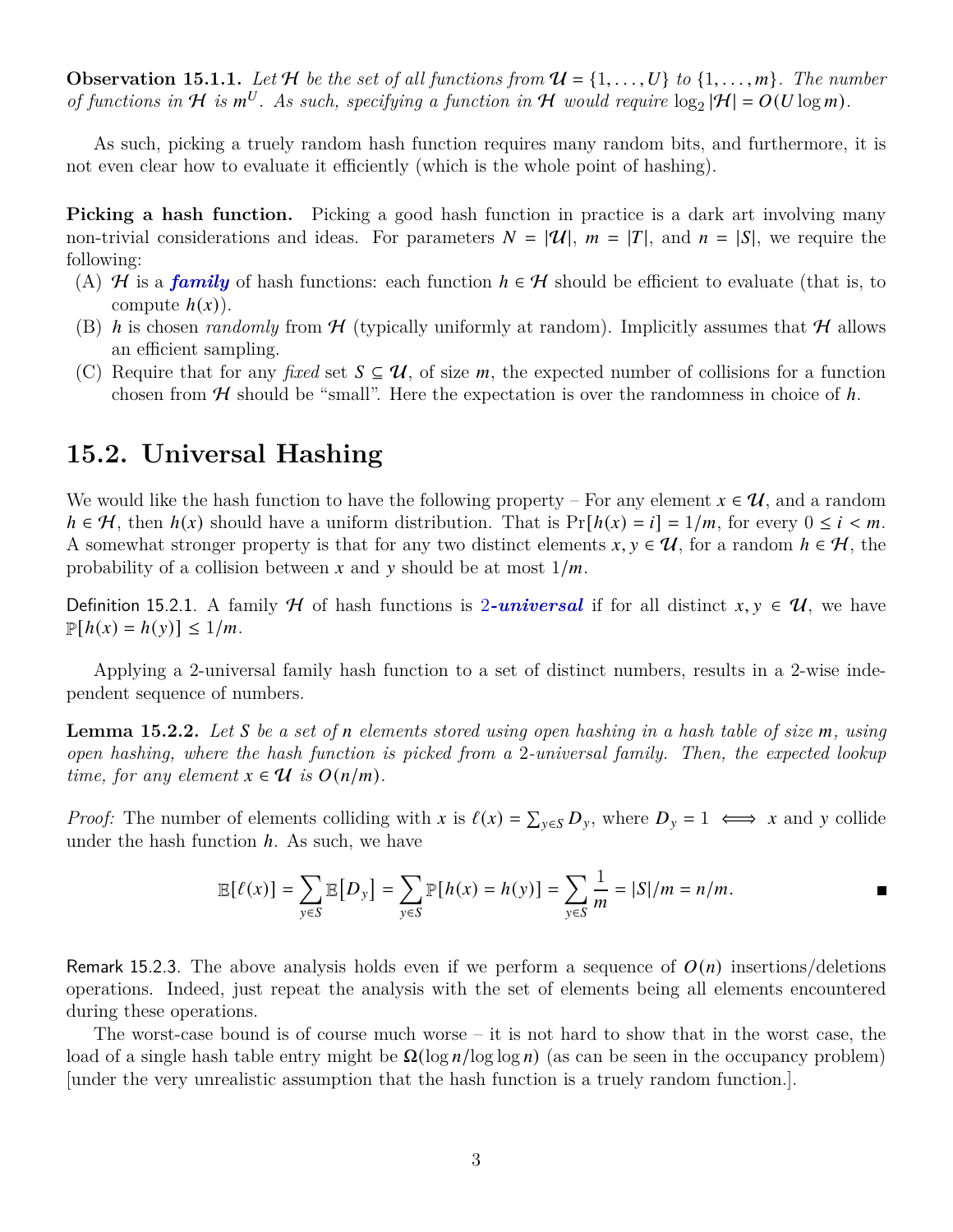**Rehashing, amortization, etc.** The above assumed that the set S is fixed. If items are inserted and deleted, then the hash table might become much worse. In particular,  $|S|$  grows to more than  $cm$ , for some constant  $c$ , then hash table performance start degrading. Furthermore, if many insertions and deletions happen then the initial random hash function is no longer random enough, and the above analysis no longer holds.

A standard solution is to rebuild the hash table periodically. We choose a new table size based on current number of elements in table, and a new random hash function, and rehash the elements. And then discard the old table and hash function. In particular, if  $|S|$  grows to more than twice current table size, then rebuild new hash table (choose a new random hash function) with double the current number of elements. One can do a similar shrinking operation if the set size falls below quarter the current hash table size.

If the working  $|S|$  stays roughly the same but more than  $c|S|$  operations on table for some chosen constant  $c$  (say 10), rebuild.

The **amortize** cost of rebuilding to previously performed operations. Rebuilding ensures  $O(1)$ expected analysis holds even when S changes. Hence  $O(1)$  expected look up/insert/delete time *dynamic* data dictionary data structure!

### **15.2.1. How to build a** 2**-universal family**

#### **15.2.1.1. On working modulo prime**

Definition 15.2.4. For a number p, let  $\mathbb{Z}_n = \{0, \ldots, n-1\}.$ 

For two integer numbers x and y, the **quotient** of  $x/y$  is x div  $y = |x/y|$ . The *remainder* of  $x/y$  is x mod  $y = x - y \lfloor x/y \rfloor$ . If the x mod  $y = 0$ , than y **divides** x, denoted by  $y \mid x$ . We use  $\alpha \equiv \beta \pmod{p}$ or  $\alpha \equiv_p \beta$  to denote that  $\alpha$  and  $\beta$  are *congruent modulo* p; that is  $\alpha$  mod  $p = \beta$  mod  $p$  – equivalently,  $p \mid (\alpha - \beta).$ 

#### **Lemma 15.2.5.** *Let be a prime number.*

- *(A)* For any  $\alpha, \beta \in \{1, \ldots, p-1\}$ , we have that  $\alpha\beta \neq 0 \pmod{p}$ .
- *(B) For any*  $\alpha, \beta, i \in \{1, \ldots, p-1\}$ *, such that*  $\alpha \neq \beta$ *, we have that*  $\alpha i \not\equiv \beta i \pmod{p}$ *.*
- *(C)* For any  $x \in \{1, \ldots, p-1\}$  there exists a unique y such that  $xy \equiv 1 \pmod{p}$ . The number y is the **inverse** of *x*, and is denoted by  $x^{-1}$  or  $1/x$ .

*Proof:* (A) If  $\alpha\beta \equiv 0 \pmod{p}$ , then p must divide  $\alpha\beta$ , as it divides 0. But  $\alpha, \beta$  are smaller than p, and p is prime. This implies that either  $p | \alpha$  or  $p | \beta$ , which is impossible.

(B) Assume that  $\alpha > \beta$ . Furthermore, for the sake of contradiction, assume that  $\alpha i \equiv \beta i \pmod{p}$ . But then,  $(\alpha - \beta)i \equiv 0 \pmod{p}$ , which is impossible, by (A).

(C) For any  $\alpha \in \{1, \ldots, p-1\}$ , consider the set  $L_{\alpha} = \{\alpha * 1 \mod p, \alpha * 2 \mod p, \ldots, \alpha * (p-1) \mod p\}.$ By (A), zero is not in  $L_{\alpha}$ , and by (B),  $L_{\alpha}$  must contain  $p-1$  distinct values. It follows that  $L_{\alpha}$  =  $\{1, 2, \ldots, p-1\}$ . As such, there exists exactly one number  $y \in \{1, \ldots, p-1\}$ , such that  $\alpha y \equiv 1 \pmod{p}$ .

<span id="page-3-0"></span>**Lemma 15.2.6.** *Consider a prime p, and any numbers*  $x, y \in \mathbb{Z}_p$ . If  $x \neq y$  then, for any  $a, b \in \mathbb{Z}_p$ , *such that*  $a \neq 0$ *, we have*  $ax + b \neq ay + b \pmod{p}$ *.* 

<span id="page-3-1"></span>*Proof:* Assume  $y > x$  (the other case is handled similarly). If  $ax + b \equiv ay + b \pmod{p}$  then  $a(x - y)$ (mod  $p$ ) = 0 and  $a \neq 0$  and  $(x - y) \neq 0$ . However, a and  $x - y$  cannot divide p since p is prime and  $a < p$  and  $0 < x - y < p$ .  $\blacksquare$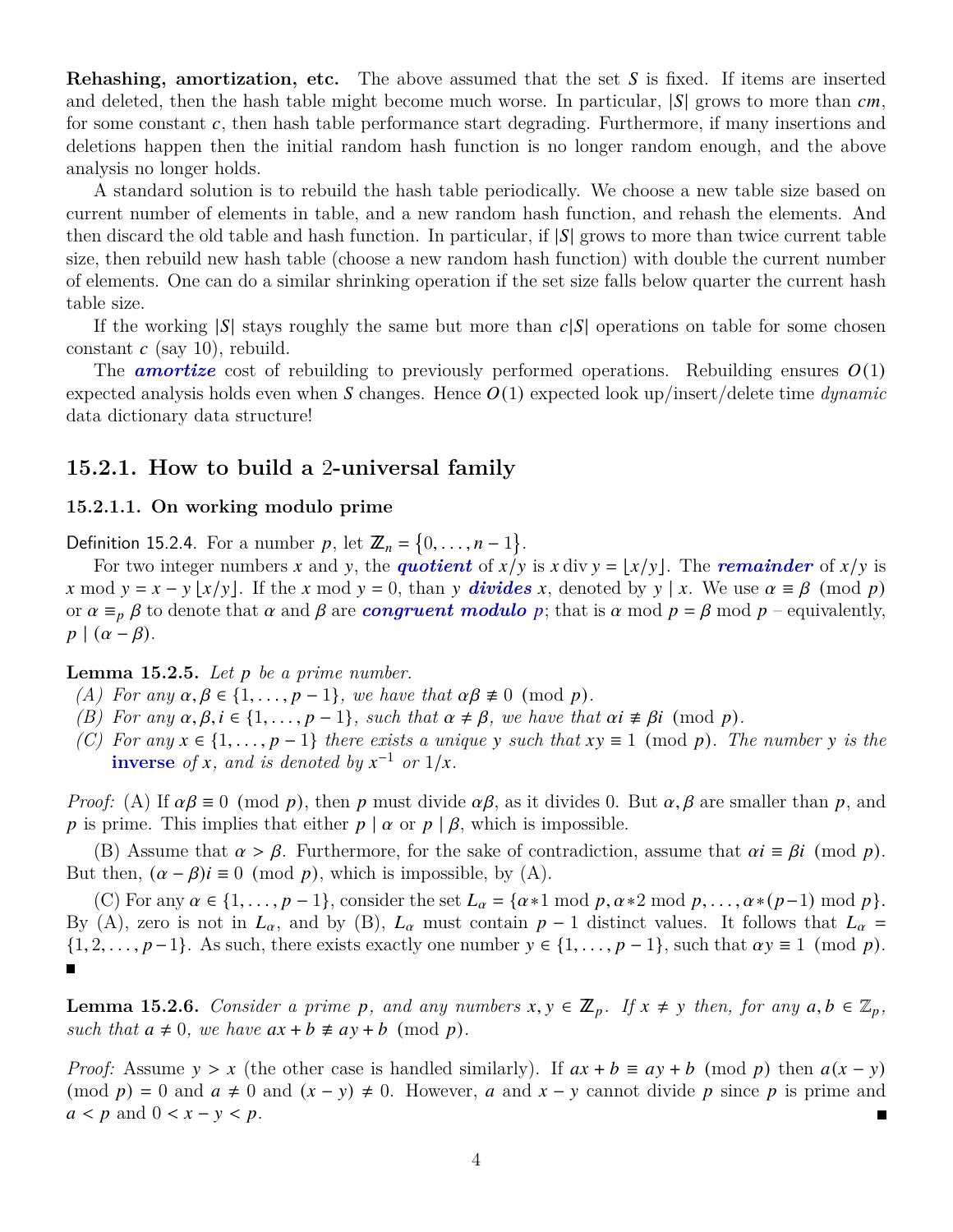**Lemma 15.2.7.** *Consider a prime p, and any numbers*  $x, y \in \mathbb{Z}_p$ . If  $x \neq y$  then, for each pair of *numbers*  $r, s \in \mathbb{Z}_p = \{0, 1, \ldots, p-1\}$ , such that  $r \neq s$ , there is exactly one unique choice of numbers  $a, b \in \mathbb{Z}_p$  such that  $ax + b \pmod{p} = r$  and  $ay + b \pmod{p} = s$ .

*Proof:* Solve the system of equations

 $ax + b \equiv r \pmod{p}$  and  $ay + b \equiv s \pmod{p}$ .

We get  $a = \frac{r-s}{r-s}$  $\frac{r-s}{x-y}$  (mod *p*) and  $b = r - ax$  (mod *p*).

#### **15.2.1.2. Constructing a family of** 2**-universal hash functions**

For parameters  $N = |\mathcal{U}|$ ,  $m = |T|$ ,  $n = |S|$ . Choose a *prime* number  $p \geq N$ . Let

 $\mathcal{H} = \{h_{a,b} \mid a, b \in \mathbb{Z}_p \text{ and } a \neq 0\},\$ 

where  $h_{a,b}(x) = ((ax + b) \pmod{p}) \pmod{m}$ . Note that  $|\mathcal{H}| = p(p-1)$ .

#### **15.2.1.3. Analysis**

Once we fix *a* and *b*, and we are given a value x, we compute the hash value of x in two stages:

- (A) **Compute:**  $r \leftarrow (ax + b) \pmod{p}$ .
- (B) **Fold**:  $r' \leftarrow r \pmod{m}$

<span id="page-4-0"></span>**Lemma 15.2.8.** Assume that p is a prime, and  $1 < m < p$ . The number of pairs  $(r, s) \in \mathbb{Z}_p \times \mathbb{Z}_p$ , *such that*  $r \neq s$ , that are folded to the same number is  $\leq p(p-1)/m$ . Formally, the set of bad pairs

$$
B = \left\{ (r, s) \in \mathbb{Z}_p \times \mathbb{Z}_p \mid r \equiv_m s \right\}
$$

*is of size at most*  $p(p-1)/m$ .

*Proof:* Consider a pair  $(x, y) \in \{0, 1, \ldots, p-1\}^2$ , such that  $x \neq y$ . For a fixed x, there are at most  $\lceil p/m \rceil$ values of y that fold into x. Indeed,  $x \equiv_m y$  if and only if

 $y \in L(x) = \{x + im \mid i \text{ is an integer}\} \cap \mathbb{Z}_p.$ 

The size of  $L(x)$  is maximized when  $x = 0$ , The number of such elements is at most  $\lceil p/m \rceil$  (note, that since p is a prime,  $p/m$  is fractional). One of the numbers in  $O(x)$  is x itself. As such, we have that

 $|B| \le p(|L(x)| - 1) \le p(|p/m| - 1) \le p(p - 1)/m,$ 

since  $\lceil p/m \rceil - 1 \le (p-1)/m \iff m \lceil p/m \rceil - m \le p - 1 \iff m \lfloor p/m \rfloor \le p - 1 \iff m \lfloor p/m \rfloor < p$ , which is true since p is a prime, and  $1 < m < p$ .

<span id="page-4-1"></span>**Claim 15.2.9.** For two distinct numbers  $x, y \in \mathcal{U}$ , a pair  $a, b$  is **bad** if  $h_{a,b}(x) = h_{a,b}(y)$ . The number *of bad pairs is*  $\leq p(p-1)/m$ .

*Proof:* Let  $a, b \in \mathbb{Z}_p$  such that  $a \neq 0$  and  $h_{a,b}(x) = h_{a,b}(y)$ . Let

$$
r = (ax + b) \bmod p
$$
 and  $s = (ay + b) \bmod p$ .

<span id="page-4-2"></span>By [Lemma 15.2.6,](#page-3-0) we have that  $r \neq s$ . As such, a collision happens if  $r \equiv s \pmod{m}$ . By [Lemma 15.2.8,](#page-4-0) the number of such pairs  $(r, s)$  is at most  $p(p-1)/m$ . By [Lemma 15.2.7,](#page-3-1) for each such pair  $(r, s)$ , there is a unique choice of a, b that maps x and y to r and s, respectively. As such, there are at most  $p(p-1)/m$ bad pairs.  $\blacksquare$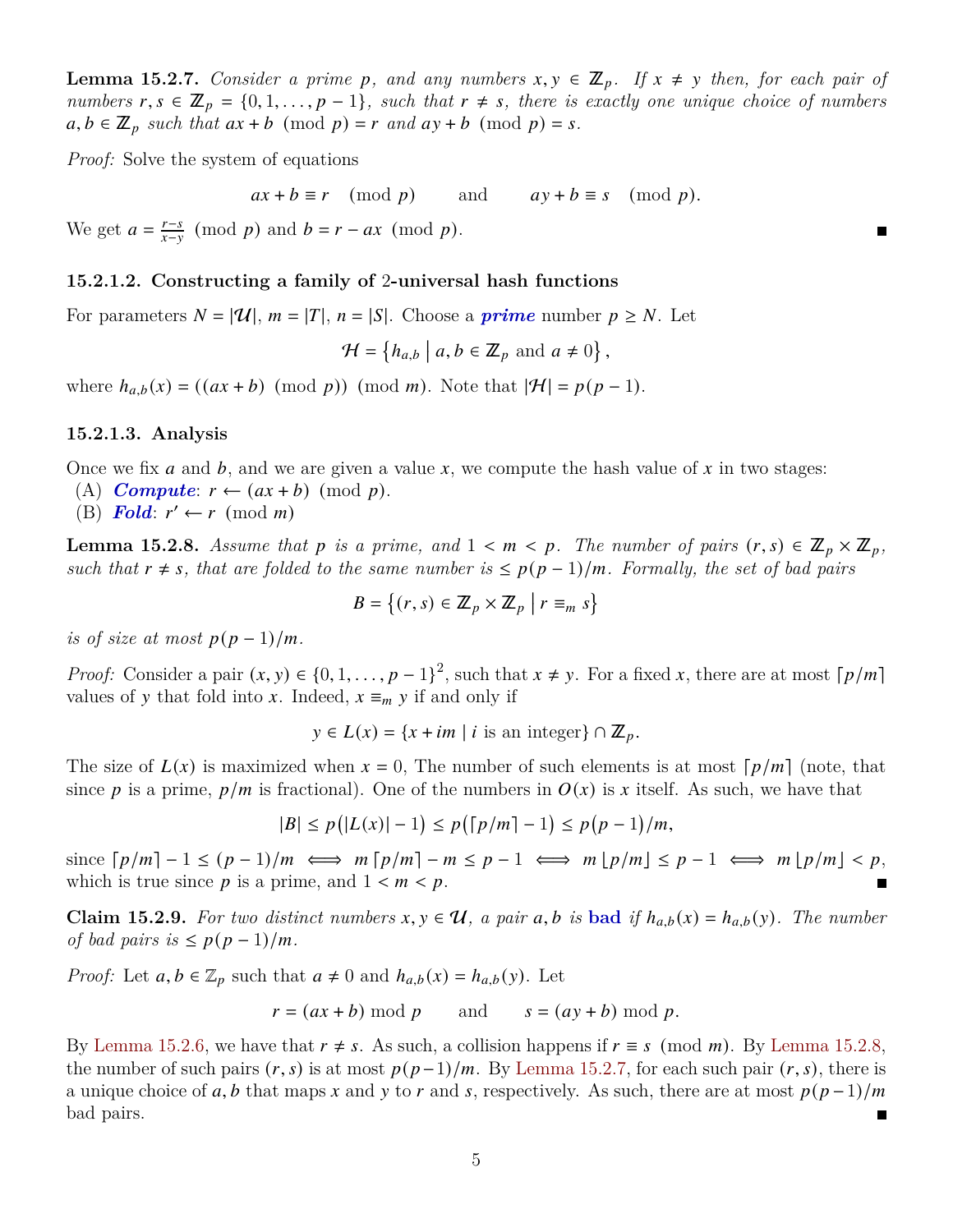<span id="page-5-0"></span>

Figure 15.2: Explanation of the hashing scheme via figures.

#### **Theorem 15.2.10.** *The hash family* H *is a* 2*-universal hash family.*

*Proof:* Fix two distinct numbers  $x, y \in \mathcal{U}$ . We are interested in the probability they collide if h is picked randomly from H. By [Claim 15.2.9](#page-4-1) there are  $M \leq p(p-1)/m$  bad pairs that causes such a collision, and since H contains  $N = p(p-1)$  functions, it follows the probability for collision is  $M/N \le 1/m$ , which implies that  $H$  is 2-universal.

#### **15.2.1.4. Explanation via pictures**

Consider a pair  $(x, y) \in \mathbb{Z}_p^2$ , such that  $x \neq y$ . This pair  $(x, y)$  corresponds to a cell in the natural "grid"  $\mathbb{Z}_p^2$  that is off the main diagonal. See [Figure 15.2](#page-5-0)

The mapping  $f_{a,b}(x) = (ax + b) \mod p$ , takes the pair  $(x, y)$ , and maps it randomly and uniformly, to some other pair  $x' = f_{a,b}(x)$  and  $y' = f_{a,b}(y)$  (where x', y' are again off the main diagonal).

Now consider the smaller grid  $\mathbb{Z}_m \times \mathbb{Z}_m$ . The main diagonal of this subgrid is bad – it corresponds to a collision. One can think about the last step, of computing  $h_{a,b}(x) = f_{a,b}(x) \text{ mod } m$ , as tiling the larger grid, by the smaller grid. in the natural way. Any diagonal that is in distance  $mi$  from the main diagonal get marked as bad. At most  $1/m$  fraction of the off diagonal cells get marked as bad. See [Figure 15.2.](#page-5-0)

As such, the random mapping of  $(x, y)$  to  $(x', y')$  causes a collision only if we map the pair to a badly marked pair, and the probability for that  $\leq 1/m$ .

## **15.3. Perfect hashing**

An interesting special case of hashing is the static case – given a set  $S$  of elements, we want to hash  $S$  so that we can answer membership queries efficiently (i.e., dictionary data-structures with no insertions). it is easy to come up with a hashing scheme that is optimal as far as space.

#### **15.3.1. Some easy calculations**

<span id="page-5-1"></span>The first observation is that if the hash table is quadraticly large, then there is a good (constant) probability to have no collisions (this is also the threshold for the birthday paradox).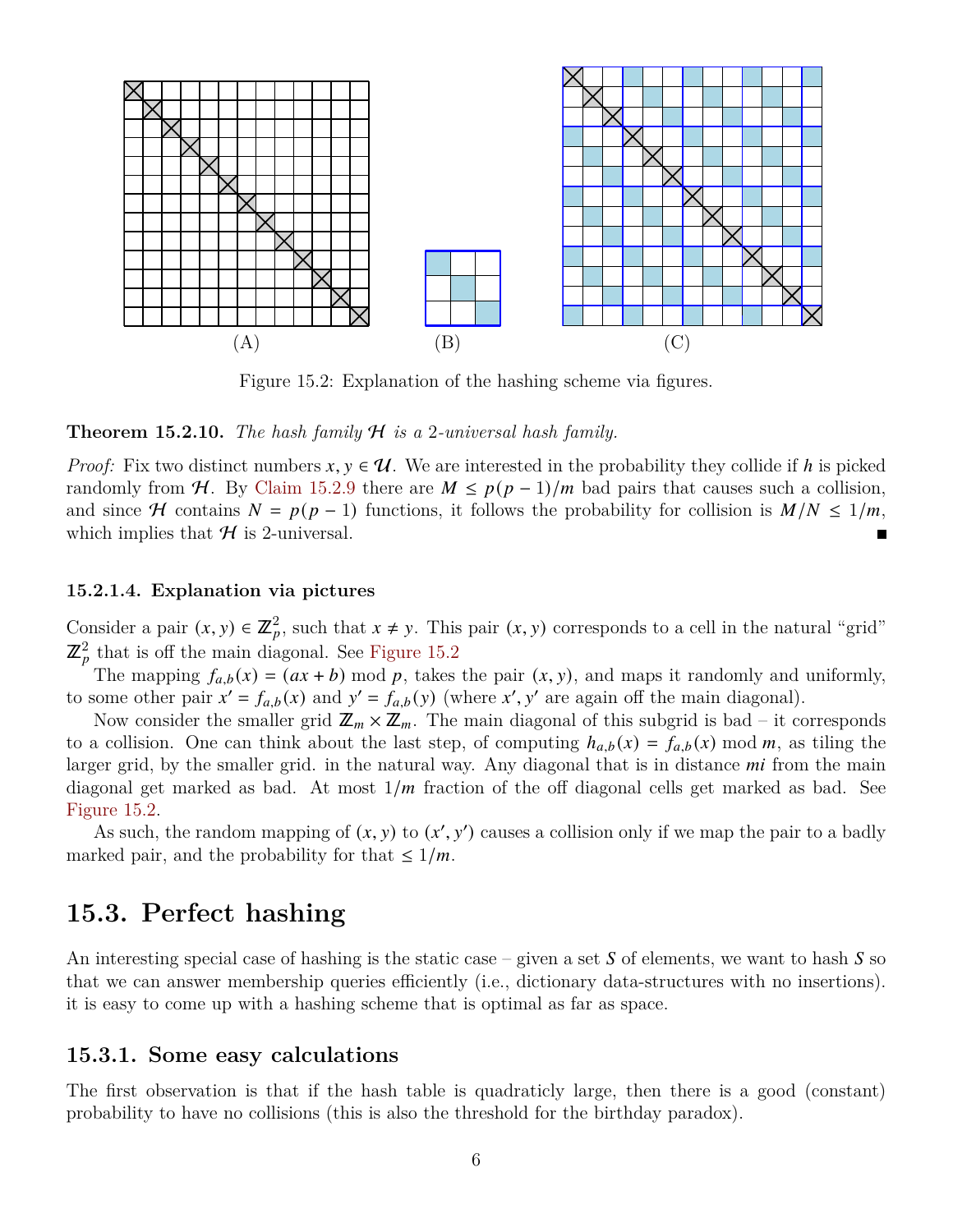**Lemma 15.3.1.** *Let*  $S \subseteq \mathcal{U}$  *be a set of n elements, and let*  $\mathcal{H}$  *be a* 2*-universal family of hash functions, into a table of size*  $m \geq n^2$ . Then with probability  $\leq 1/2$ , there is a pair of elements of S that collide *under a random hash function*  $h \in \mathcal{H}$ .

*Proof:* For a pair  $x, y \in S$ , the probability they collide is at most  $\leq 1/m$ , by [Definition 15.2.1.](#page-2-0) As such, by the union bound, the probability of any collusion is  $\binom{n}{2}$  $n_2^n$ /m =  $n(n-1)/2m \le 1/2$ .

We now need a second moment bound on the sizes of the buckets.

<span id="page-6-0"></span>**Lemma 15.3.2.** Let  $S \subseteq \mathcal{U}$  be a set of *n* elements, and let  $\mathcal{H}$  be a 2*-universal family of hash functions*, *into a table of size*  $m \geq cn$ , where c is an arbitrary constant. Let  $h \in \mathcal{H}$  be a random hash function, and *let*  $X_i$  be the number of elements of S mapped to the *i*th bucket by  $h$ , for  $i = 0, \ldots, m-1$ . Then, we have  $\mathbb{E}\Big[\sum_{j=0}^{m-1} X_j^2\Big] \leq (1+2/c)n.$ 

*Proof:* Let  $s_1, \ldots, s_n$  be the *n* items in *S*, and let  $Z_{i,j} = 1$  if  $h(s_i) = h(s_j)$ , for  $i < j$ . Observe that  $\mathbb{E}[Z_{i,j}] = \mathbb{P}[h(s_i) = h(s_j)] \leq 1/m$  (this is the only place we use the property that H is 2-universal). In particular, let  $\mathcal{Z}(\alpha)$  be all the variables  $Z_{i,j}$ , for  $i < j$ , such that  $Z_{i,j} = 1$  and  $h(s_i) = h(s_j) = \alpha$ . Using this notation, we have that

$$
X_{\alpha} = \left| \{ s \in S \mid h(s) = \alpha \} \right|.
$$

If for some  $\alpha$  we have that  $X_{\alpha} = k$ , then there are k indices  $\ell_1 < \ell_2 < \ldots < \ell_k$ , such that  $h(s_{\ell_1}) =$  $\cdots = h(s_{\ell_k}) = i$ . Let

$$
z(\alpha) = |\mathcal{Z}(\alpha)| = \binom{k}{2}.
$$

In particular, we have

$$
X_{\alpha}^{2} = k^{2} = 2\binom{k}{2} + k = 2z(\alpha) + X_{\alpha}
$$

This implies that

$$
\sum_{\alpha=0}^{m-1} X_{\alpha}^2 = \sum_{\alpha=0}^{m-1} (2z(\alpha) + X_{\alpha}) = 2 \sum_{\alpha=0}^{m-1} z(\alpha) + \sum_{\alpha=0}^{m-1} X_{\alpha} = 2 \sum_{i\alpha=0}^{m-1} z(\alpha) + \sum_{\alpha=0}^{m-1} X_{\alpha} = n + 2 \sum_{i=1}^{n-1} \sum_{j=i+1}^{n} Z_{ij}
$$

Now, by linearity of expectations, we have

$$
\mathbb{E}\Big[\sum_{\alpha=0}^{m-1} X_{\alpha}^2\Big] = \mathbb{E}\Big[n+2\sum_{i=1}^{n-1} \sum_{j=i+1}^{n} Z_{ij}\Big] = n+2\sum_{i=1}^{n-1} \sum_{j=i+1}^{n} \mathbb{E}\Big[Z_{ij}\Big] \le n+2\sum_{i=1}^{n-1} \sum_{j=i+1}^{n} \frac{1}{m} \le n\Big(1+2\frac{n}{m}\Big) \le n\Big(1+\frac{2}{c}\Big)
$$

since  $m \geq cn$ .

### **15.3.2. Construction of perfect hashing**

Given a set S of *n* elements, we build a open hash table T of size, say,  $2n$ . We use a random hash function h that is 2-universal for this hash table, see [Theorem 15.2.10.](#page-4-2) Next, we map the elements of  $S$  into the hash table. Let  $S_j$  be the list of all the elements of S mapped to the *j*th bucket, and let  $X_j = |L_j|$ , for  $j = 0, \ldots, n - 1.$ 

We compute  $Y = \sum_{i=1}^n X_i^2$ . If  $Y > 6n$ , then we reject h, and resample a hash function h. We repeat this process till success.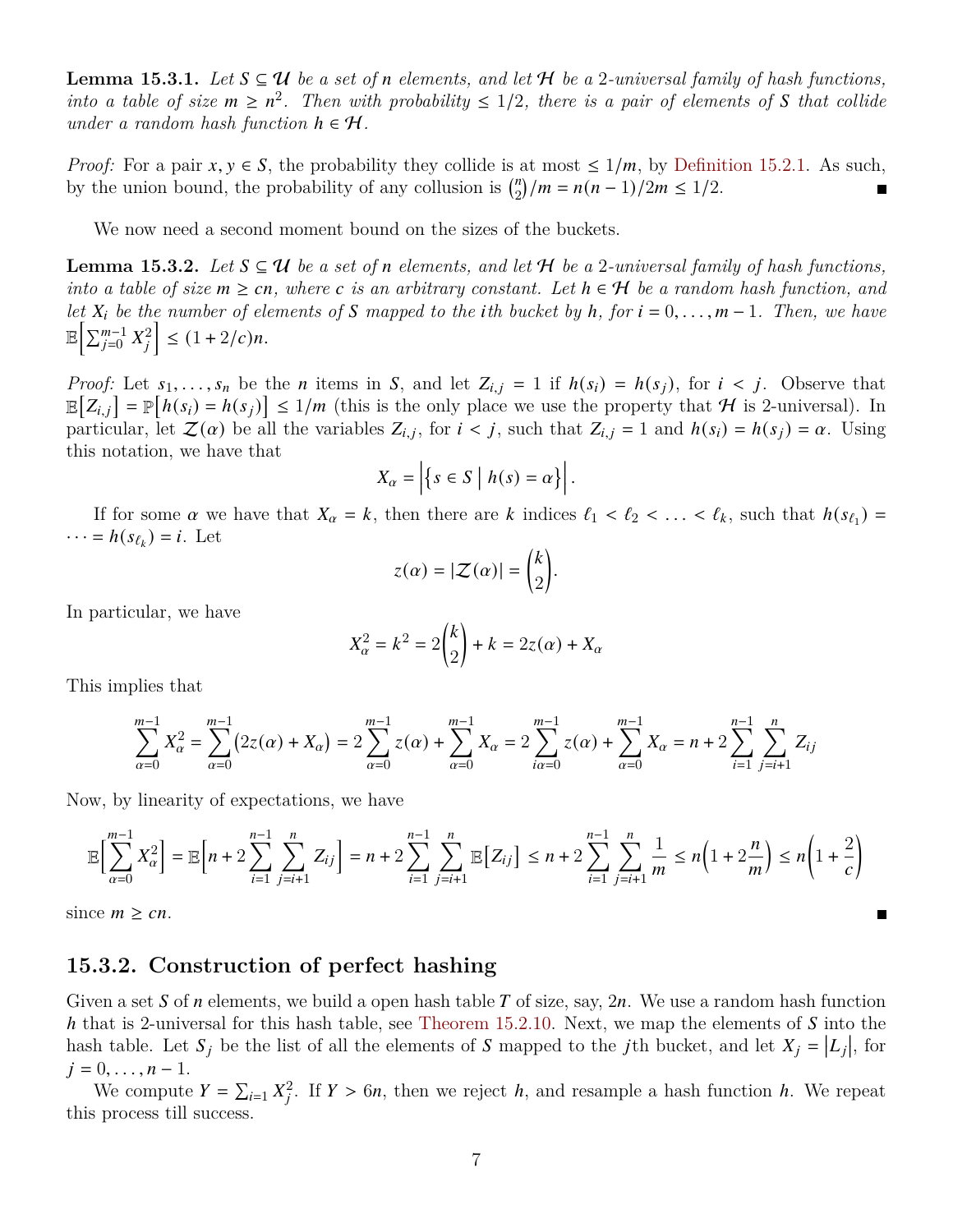In the second stage, we build secondary hash tables for each bucket. Specifically, for  $j = 0, \ldots, 2n-1$ , if the jth bucket contains  $X_j > 0$  elements, then we construct a secondary hash table  $H_j$  to store the elements of  $S_j$ , and this secondary hash table has size  $X_j^2$ , and again we use a random 2-universal hash function  $h_i$  for the hashing of  $S_i$  into  $H_i$ . If any pair of elements of  $S_i$  collide under  $h_i$ , then we resample the hash function  $h_j$ , and try again till success.

#### **15.3.2.1. Analysis**

**Theorem 15.3.3.** *Given a (static) set*  $S \subseteq U$  *of n* elements, the above scheme, constructs, in expected *linear time, a two level hash-table that can perform search queries in* (1) *time. The resulting datastructure uses*  $O(n)$  *space.* 

*Proof:* Given an element  $x \in \mathcal{U}$ , we first compute  $j = h(x)$ , and then  $k = h_j(x)$ , and we can check whether the element stored in the secondary hash table  $H_i$  at the entry k is indeed x. As such, the search time is  $O(1)$ .

The more interesting issue is the construction time. Let  $X_i$  be the number of elements mapped to the *j*th bucket, and let  $Y = \sum_{i=1}^{n} X_i^2$ . Observe, that  $\mathbb{E}[Y] = (1 + 2/2)n = 2n$ , by [Lemma 15.3.2](#page-6-0) (here,  $m = 2n$  and  $c = 2$ ). As such, by Markov's inequality,  $\mathbb{P}[X > 6n] \le 1/2$ . In particular, picking a good top level hash function requires in expectation  $1/(1/2) = 2$  iterations. Thus the first stage takes  $O(n)$  time, in expectation.

For the jth bucket, with  $X_i$  entries, by [Lemma 15.3.1,](#page-5-1) the construction succeeds with probability  $\geq$  1/2. As before, the expected number of iterations till success is at most 2. As such, the expected construction time of the secondary hash table for the *j*th bucket is  $O(X_i^2)$ .

 $\blacksquare$ 

We conclude that the overall expected construction time is  $O(n + \sum_j X_i^2) = O(n)$ .

As for the space used, observe that it is  $O(n + \sum_j X_j^2) = O(n)$ .

## **15.4. Bloom filters**

Consider an application where we have a set  $S \subseteq \mathcal{U}$  of *n* elements, and we want to be able to decide for a query  $x \in \mathcal{U}$ , whether or not  $x \in S$ . Naturally, we can use hashing. However, here we are interested in more efficient data-structure as far as space. We allow the data-structure to make a mistake (i.e., say that an element is in, when it is not in).

**First try.** So, let start silly. Let  $B[0 \dots, m]$  be an array of bits, and pick a random hash function  $h: \mathcal{U} \to \mathbb{Z}_m$ . Initialize B to 0. Next, for every element  $s \in S$ , set  $B[h(s)]$  to 1. Now, given a query, return  $B[h(x)]$  as an answer whether or not  $x \in S$ . Note, that B is an array of bits, and as such it can be bit-packed and stored efficiently.

For the sake of simplicity of exposition, assume that the hash functions picked is truly random. As such, we have that the probability for a false positive (i.e., a mistake) for a fixed  $x \in \mathcal{U}$  is  $n/m$ . Since we want the size of the table  $m$  to be close to  $n$ , this is not satisfying.

**Using** k hash functions. Instead of using a single hash function, let us use k independent hash functions  $h_1, \ldots h_k$ . For an element  $s \in S$ , we set  $B[h_i(s)]$  to 1, for  $i = 1, \ldots, k$ . Given an query  $x \in \mathcal{U}$ , if  $B[h_i(x)]$  is zero, for any  $i = 1, ..., k$ , then  $x \notin S$ . Otherwise, if all these k bits are on, the data-structure returns that  $x$  is in  $S$ .